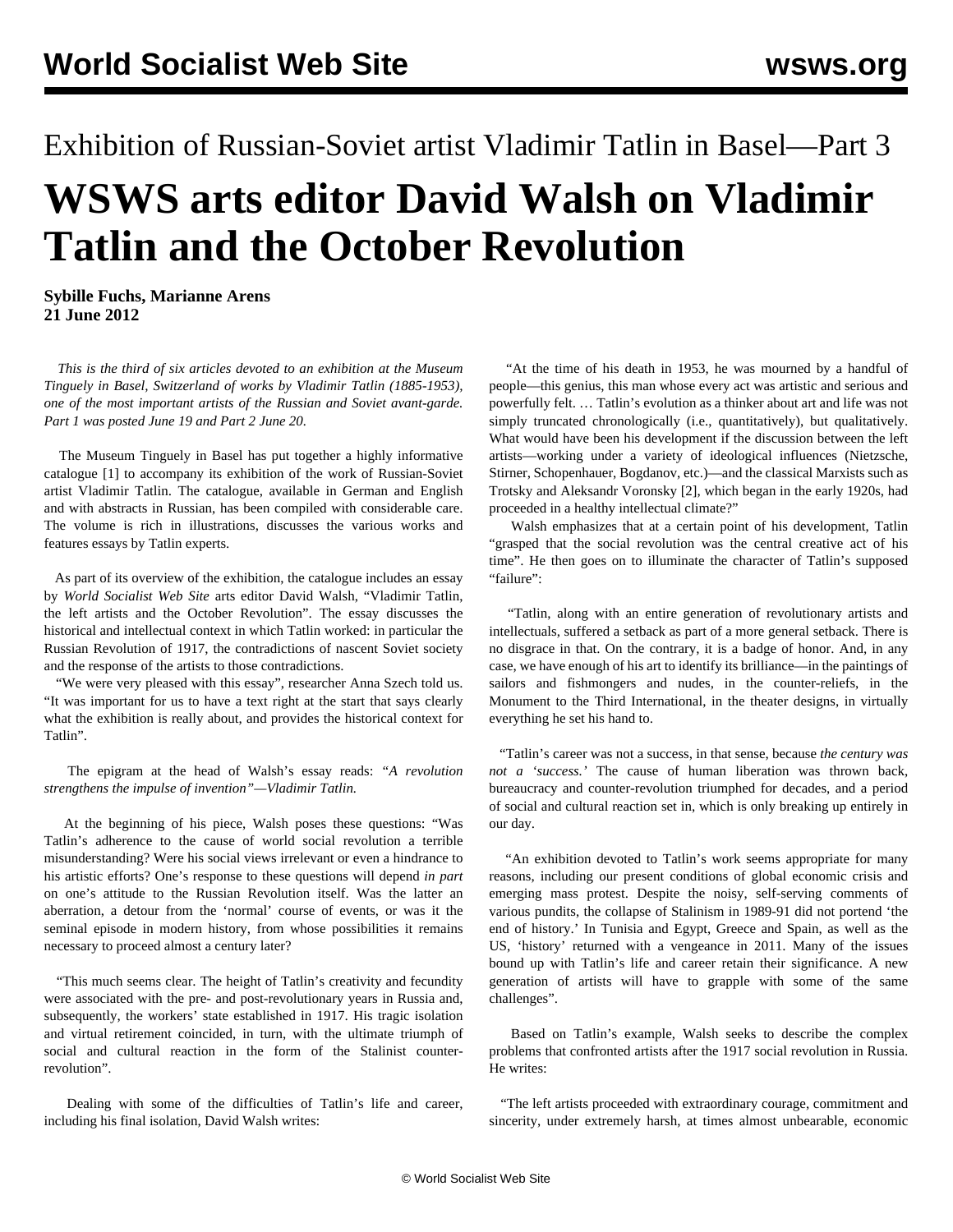conditions in the first years of the revolution. However, those remarkable human qualities hardly solved by themselves the artistic and intellectual problems of the time, problems not simply of individual careers, but of the cultural elevation and renovation of an entire population".

 Walsh refers to comments by Leon Trotsky and Alexander Voronsky on constructivism, futurism and other trends. He highlights their responses to tendencies and moods such as that exemplified by the critic Alexei Gan, who in 1922 pronounced the "death of art". Walsh writes: "Gan, along with others, asserted that while bourgeois art had been reflective, contemplative, passive, the new art hammered, shaped and built life". The WSWS arts editor cites Gan, who declared: "We should not reflect, depict and interpret reality, but should build practically and express the planned objectives of the new active working class, the proletariat". [3]

 Walsh then goes on to describe Trotsky's response: "In *Literature and Revolution*, Trotsky patiently but firmly defended art as a means of reflecting and depicting life. He noted that the concern of the 'Lef' [Left Front of the Arts] group that art should not embellish life, but form it, and related matters were significant and interesting problems. However, when Gan, 'Lef' and others insisted the artists 'must cease to reflect, to depict, to write poems, to paint pictures, to carve sculptures, to speak before the footlights,' but rather 'carry their art directly into life'", this was a schematic and utopian error.

 One had to have "a little historic vision", Trotsky continued, "to understand that between our present day economic and cultural poverty and the time of the fusion of art with life … more than one generation will have come and gone". In the meantime, to reject art as "a means of picturing and imaging knowledge" because of one's dislike for the passive products of the bourgeois art world, "is to strike from the hands of the class which is building a new society *its most important weapon*". [Emphasis added]

 Trotsky responded to the argument that the new art "is not a mirror, but a hammer: it does not reflect, it shapes". And here is the central issue that Tatlin and the others needed to contend with: "If one cannot get along without a mirror, even in shaving oneself, how can one reconstruct oneself or one's life, without seeing oneself in the 'mirror' of literature [and art more generally]? Of course no one speaks about an exact mirror. No one even thinks of asking the new literature to have a mirror-like impassivity. The deeper literature is, and the more it is imbued with the desire to shape life, the more significantly and dynamically it will be able to 'picture' life". [4]

 Aleksandr Voronsky, Walsh continues, also responded powerfully to the advocates of "life-building" art. In his essay "Art as the Cognition of Life and the Contemporary World", Voronsky explained: "Cognition is also in a certain sense an act of volition. During the cognitive process the attention and activity of man are directed so that his subjective sensations, moods and thoughts correspond to the nature and properties of the object under investigation".

 The artist or scientist "focuses his attention on one thing, not wishing to notice anything else. Volition enters into the act of cognition as an indispensable element. This act in no way resembles blissful contemplation, or an aimless stare. The overcoming of matter in this sense is the essence of scientific or artistic creation". Voronsky emphasized that the process of activity *proceeds from* the process of cognition. "Man first cognizes, then he acts". He pointed out that no one had yet discovered an art or a science "where the process of cognition has been made auxiliary". [5]

 Vladimir Tatlin, Walsh suggests, "never indulged in the anti-artistic excesses", but "always stood up for art and artistic intuition". Tatlin "did

not engage in much theorising about art", writes the WSWS arts editor, adding, "However, certain notions emerge, which were current at the time. He obviously adopted a serious attitude toward the world and toward the materials from which art is made. The much-discussed concept of *faktura* [handling], which shows 'the process of working the material, revealing the nature of that material,' and so on, clearly comes into play here [6], as do later theories about 'material culture'".

 Norbert Lynton, in *Tatlin's Tower: Monument to Revolution*, comments that Tatlin viewed his own work as "realistic in the sense of using real materials, almost every piece recycled from the real world and creating significance through the manner of assembly".[7]

 In response to this concept of "realism", David Walsh notes, "a few words are necessary": "'Realism' (considered as an approach to the world, not a specific school or genre) encompasses something rather more than simply 'using real materials'. It involves a definite feeling for and a willingness to engage life in the richest, most honest and most exhaustive manner possible. An over-emphasis on the handling of materials can evade the issue as to what the use of the materials ultimately adds up to, what attitude the final product demonstrates toward the world".

 David Walsh then notes in his essay the constructive criticism made by Trotsky of Tatlin's tower, the Monument to the Third International, in his *Literature and Revolution* [8]. Without going into detail here, we can cite Walsh's essential conclusion about this debate:

 "The interventions of Trotsky and Voronsky opened the way for a twoway discussion between genuine Marxism and a group of remarkable artistic figures. Instead, the delay in the world revolution and the terrible backwardness of the country combined to bring forth the nationalopportunist bureaucracy that stamped out intellectual and artistic ferment."

 Undoubtedly, Walsh writes, Tatlin must have been aware of the comments by Trotsky and Voronsky. This seems apparent from the development of his work in the mid-1920s, as well as a number of his reports and comments.

 In the spring and summer of 1924, soon after the publication of Trotsky's *Problems of Everyday Life*, Tatlin gave six lectures on "Material Culture and its Role in the Life and Industry of the Soviet Union". The concept of "everyday life" ("*byt*") appears in numerous reports and commentaries by Tatlin. "Trotsky had hardly been the only one using the phrase, but his work was certainly at the centre of the discussion".

 But from the mid-1930s, the Stalinist reaction increasingly stifled not only every progressive political tendency, but also any artistic initiative. At the end of his essay Walsh quotes Trotsky in 1936: "The present (Stalinist) ruling stratum considers itself called not only to control spiritual creation politically, but also to proscribe its roads of development. The bureaucracy superstitiously fears whatever does not serve it directly, as well as whatever it does not understand….The most eminent artists either commit suicide, or find their material in the remote past, or become silent". [9]

 Tatlin opted for silence. But, Walsh concludes, this exhibition at the Tinguely Museum in Basel gives us an opportunity to keep alive "the memory of Tatlin's life and work and the artistic and social principles for which he sacrificed a great deal".

*To be continued*